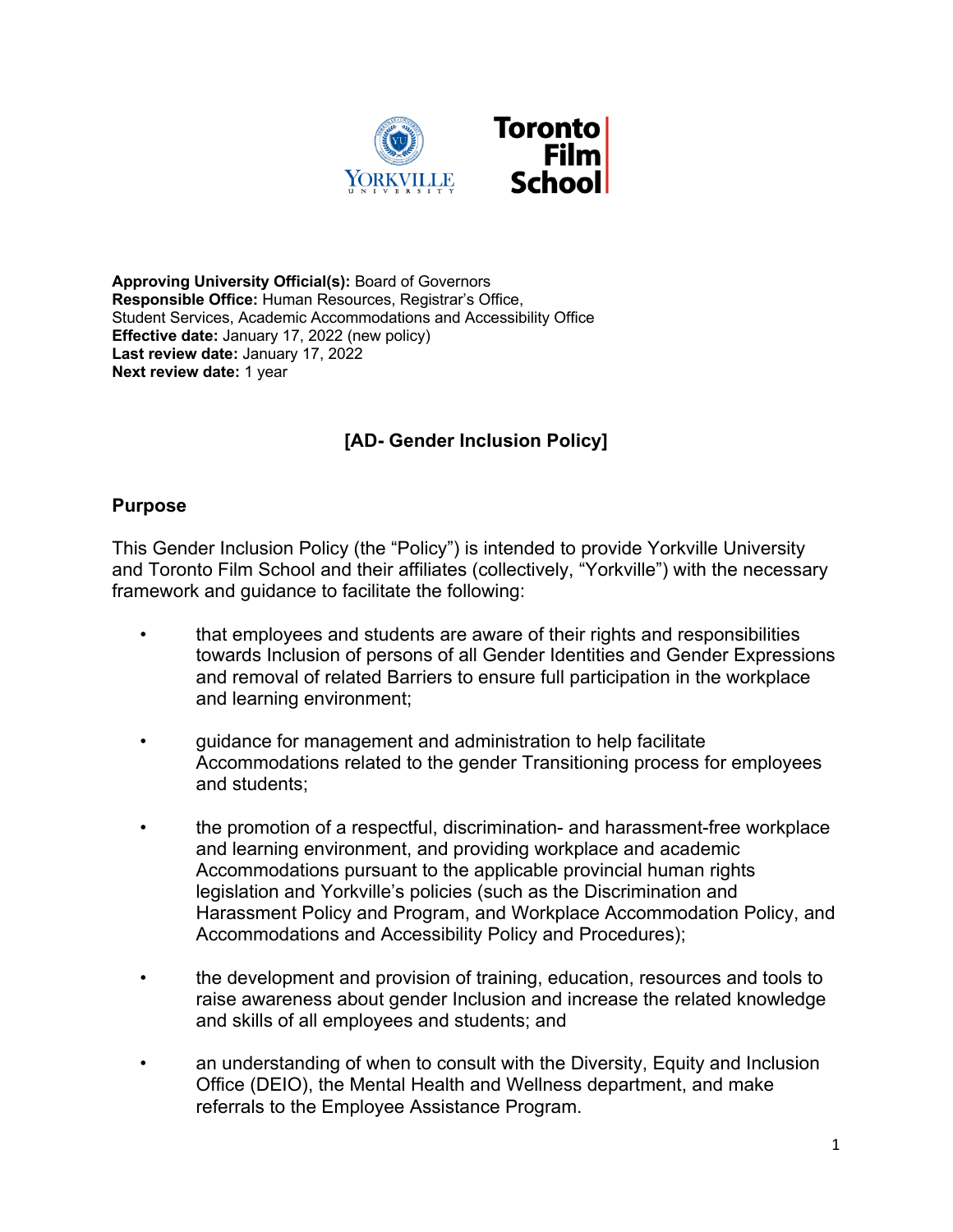## **Audience**

This Policy applies to all academic and academic support activities and departments of Yorkville.

For any concerns regarding discrimination or harassment, employees and students should refer to the Discrimination and Harassment Policy and Procedures that applies to them.

For further information related to workplace Accommodations and Individual Accommodation Plans, employees should refer to the Workplace Accommodation Policy and Procedures. For further information related to student Accommodations and academic Accommodation plans, students should refer to the Academic Accommodations and Accessibility Policy and Procedures.

Capitalized terms used throughout this Policy are defined below, together with other definitions of relevant terms.

### **Definitions**

| Accommodation   | refers to a temporary or permanent measure used to<br>address a Barrier which prevents an otherwise qualified<br>individual from performing or fulfilling the essential duties of<br>a job.                                                                                                                                                                                                                                                                                                              |
|-----------------|----------------------------------------------------------------------------------------------------------------------------------------------------------------------------------------------------------------------------------------------------------------------------------------------------------------------------------------------------------------------------------------------------------------------------------------------------------------------------------------------------------|
| Ally/Allyship   | is a person who works to end a form of oppression that<br>gives them privilege(s). Allies listen to, and are guided by,<br>communities and individuals affected by oppression. Forms<br>of oppression include: ableism, ageism, classism, Biphobia,<br>Heterosexism, Homophobia, Transphobia, sexism, racism,<br>anti-Black racism, anti-Indigenous sentiment, anti-Semitism,<br>Islamophobia, anti-immigrant sentiment and others.                                                                      |
| <b>Barrier</b>  | refers to physical, attitudinal, procedural, technological,<br>information and communicational impediments to full<br>access and participation. Barriers may be systemic or<br>individual in nature. Systemic Barriers can be described as<br>patterns of behaviour, policies or practices that are part of<br>the structure of an organization, and which create a<br>perpetual disadvantage. Individual Barriers can be<br>described as impediments that are not system-wide/related<br>to the system. |
| <b>Biphobia</b> | refers to negative attitudes, feelings, or irrational aversion<br>to, fear or hatred of bisexual people and their communities,<br>or of behaviours stereotyped as bisexual, leading to                                                                                                                                                                                                                                                                                                                   |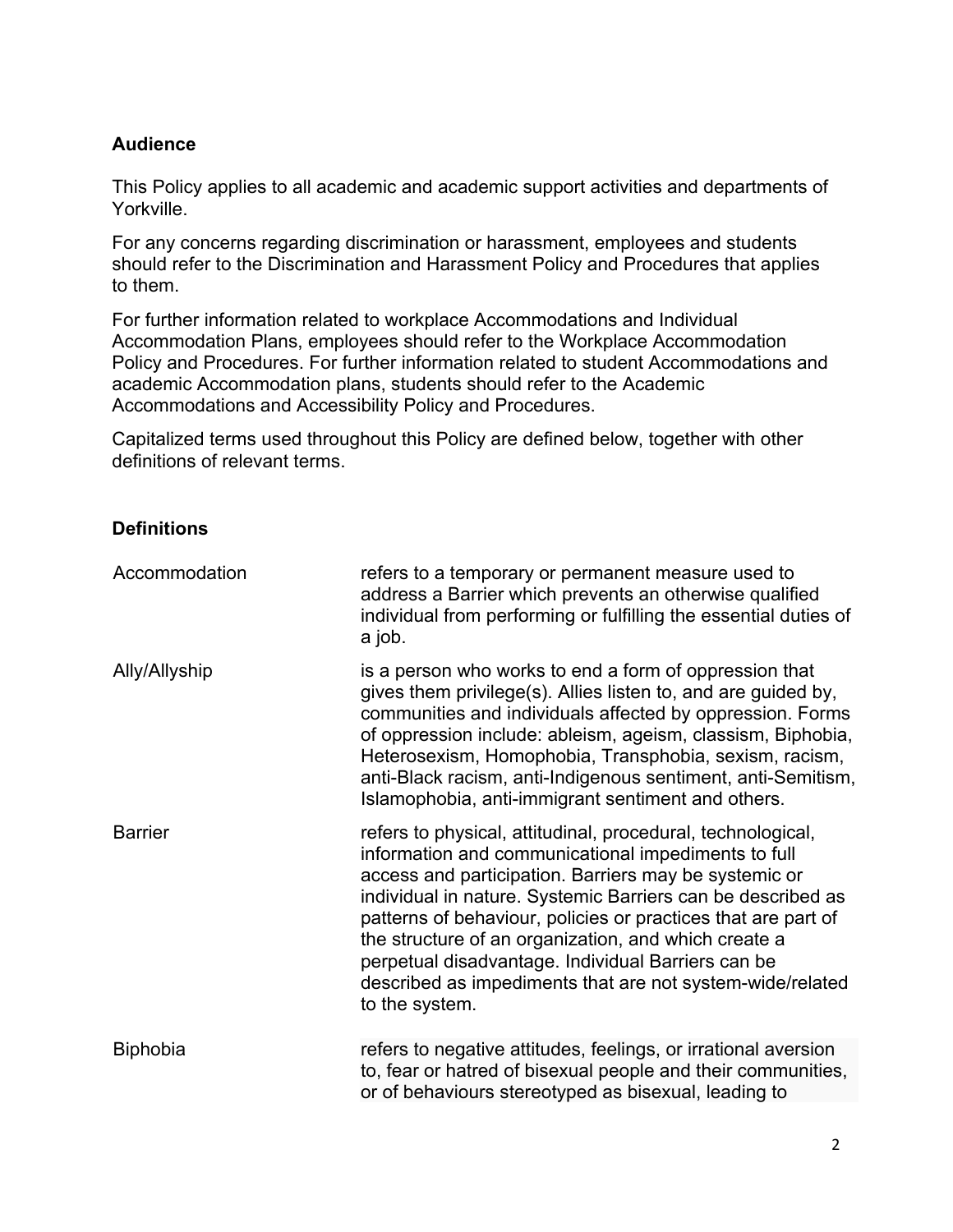|                              | discrimination, harassment or violence against bisexual<br>people.                                                                                                                                                                                                                                                                                                                                                                                                                                                                                                                                                                                                                                                                                              |
|------------------------------|-----------------------------------------------------------------------------------------------------------------------------------------------------------------------------------------------------------------------------------------------------------------------------------------------------------------------------------------------------------------------------------------------------------------------------------------------------------------------------------------------------------------------------------------------------------------------------------------------------------------------------------------------------------------------------------------------------------------------------------------------------------------|
| Birth-assigned sex/gender    | refers to the classification of an infant's sex at birth. It is<br>often determined by the observational inspection and<br>appearance of external anatomy when an infant is born.<br>However, classification of sex is more complex and includes<br>a combination of bodily characteristics including<br>chromosomes, hormones, internal and external<br>reproductive organs, and secondary sex characteristics. A<br>person's Gender Identity sometimes matches their Birth-<br>assigned sex, but sometimes a person's Birth-assigned sex<br>does not match their Gender Identity. For example, a vulva-<br>bearing child is typically assigned female at birth, or AFAB,<br>for short. A penis-bearing child is typically assigned male at<br>birth, or AMAB. |
| <b>Diversity</b>             | refers to the wide range of human characteristics including<br>but not limited to disability, marital status, family status,<br>Indigenous identity, race, ancestry, place of origin, colour,<br>ethnic origin, national origin, citizenship, language,<br>creed/religion, sex (including pregnancy and breastfeeding),<br>sexual orientation, Gender Identity, Gender Expression,<br>age, political belief or activity, social condition,<br>socioeconomic status, educational background, literacy<br>level and geographical region.                                                                                                                                                                                                                          |
| Equality                     | refers to providing each individual with the same or similar<br>opportunities and ensuring fairness in processes and<br>outcomes so that each individual has an equal opportunity<br>to make the most of their abilities.                                                                                                                                                                                                                                                                                                                                                                                                                                                                                                                                       |
| Equity                       | refers to acknowledging that equal access to opportunities<br>and services may require treating particular individuals and<br>groups differently through the removal of Barriers that<br>marginalized Equity-Seeking Groups experience in trying to<br>obtain this access.                                                                                                                                                                                                                                                                                                                                                                                                                                                                                      |
| <b>Equity-Seeking Groups</b> | are communities that experience significant collective<br>Barriers in participating in society. This could include<br>attitudinal, historic, social and environmental Barriers based<br>on age, ethnicity, disability, economic status, gender,<br>nationality, race, creed/religion, sexual orientation and<br>Gender Identity, Gender Expression, etc. Equity-Seeking<br>Groups are those that identify Barriers to equal access,<br>opportunities and resources due to disadvantage and                                                                                                                                                                                                                                                                      |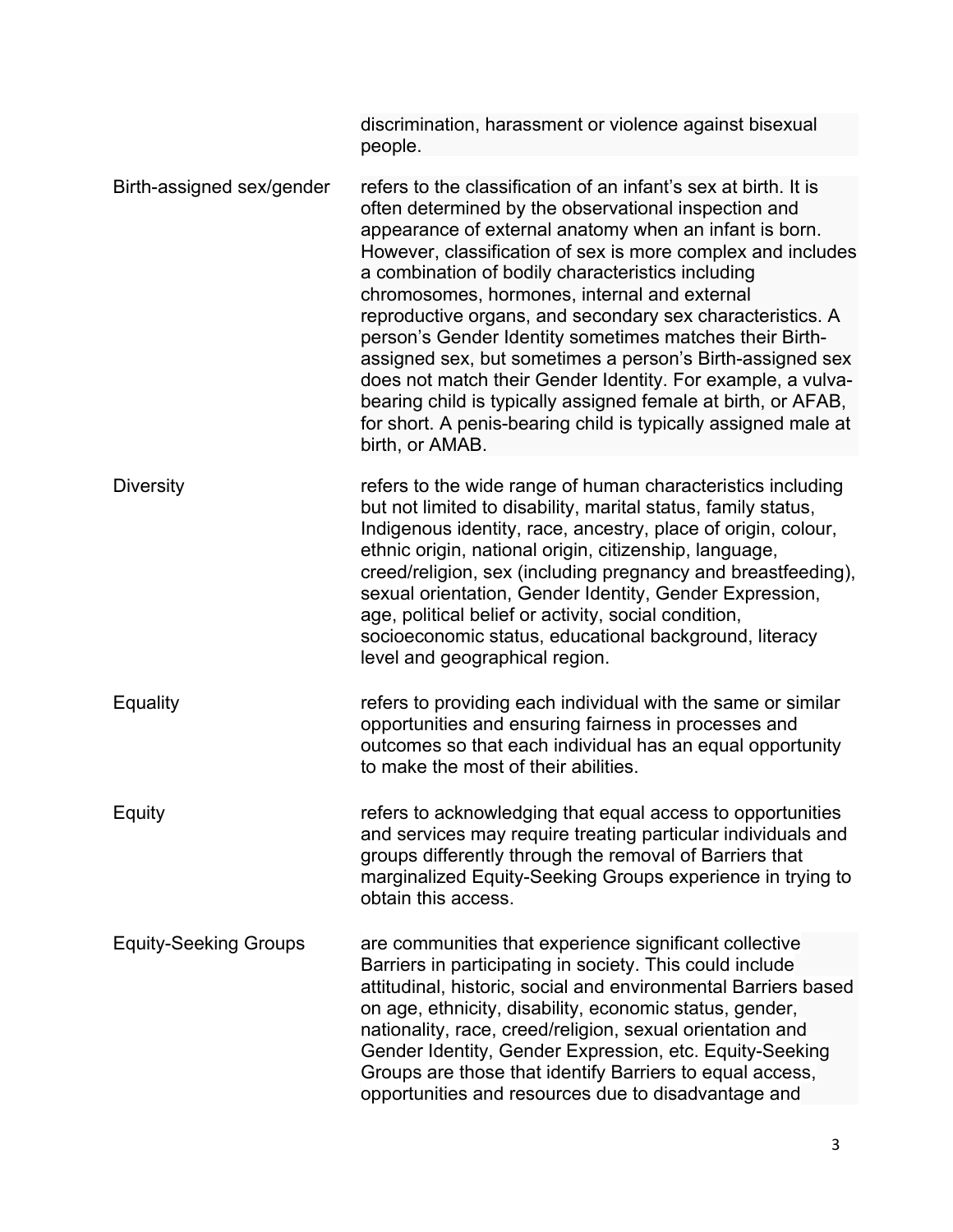|                          | discrimination and actively seek social justice and<br>reparation.                                                                                                                                                                                                                                                                                                                                                                                                                                                                                                                 |
|--------------------------|------------------------------------------------------------------------------------------------------------------------------------------------------------------------------------------------------------------------------------------------------------------------------------------------------------------------------------------------------------------------------------------------------------------------------------------------------------------------------------------------------------------------------------------------------------------------------------|
| <b>Gender Identity</b>   | refers to each person's internal and individual experience of<br>gender. It is their sense of being a woman, a man, both,<br>neither, or anywhere along the Gender Spectrum. A<br>person's Gender Identity may be the same as or different<br>from their Birth-assigned sex. Gender Identity is<br>fundamentally different from a person's sexual orientation.                                                                                                                                                                                                                     |
| <b>Gender Expression</b> | refers to how a person publicly presents their gender. This<br>can include behaviour and outward appearance such as<br>dress, hair, make-up, body language and voice. A person's<br>Chosen Name and pronouns are also common ways of<br>expressing gender.                                                                                                                                                                                                                                                                                                                         |
| <b>Gender Pronouns</b>   | are pronouns that a person uses when addressing<br>themselves/being addressed by others [e.g., he, she, him,<br>her, they, them, ze, hir (ze/hir are gender neutral pronouns<br>that can be used instead of gender specific ones) etc.]<br>verbally and in all written documents and correspondence.                                                                                                                                                                                                                                                                               |
| <b>Gender Spectrum</b>   | refers to the representation of gender as a continuum, as<br>opposed to a binary concept. The gender binary system<br>classifies people within either one of two genders: "man" or<br>"woman." These genders are expected to correspond to<br>birth sex: male or female. In the gender binary system,<br>there is no room for living between genders or for<br>transcending the gender binary. The gender binary system<br>is rigid and restrictive for many people whose sex assigned<br>at birth does not match up with their gender, or whose<br>gender is fluid and not fixed. |
| Heterosexism             | refers to a system of attitudes, bias and discrimination in<br>favour of female-male sexuality and relationships.                                                                                                                                                                                                                                                                                                                                                                                                                                                                  |
| Homophobia               | refers to negative attitudes, feelings, or irrational aversion<br>to, fear or hatred of members of the LGBTQI2SA+<br>community. It is used to signify a hostile psychological state<br>leading to discrimination, harassment or violence those who<br>identify as LGBTQI2SA+.                                                                                                                                                                                                                                                                                                      |
| Inclusion                | refers to ensuring that individuals feel welcomed in the<br>academic and workplace environments, and that they can<br>bring their authentic selves to the educational and work<br>spheres.                                                                                                                                                                                                                                                                                                                                                                                         |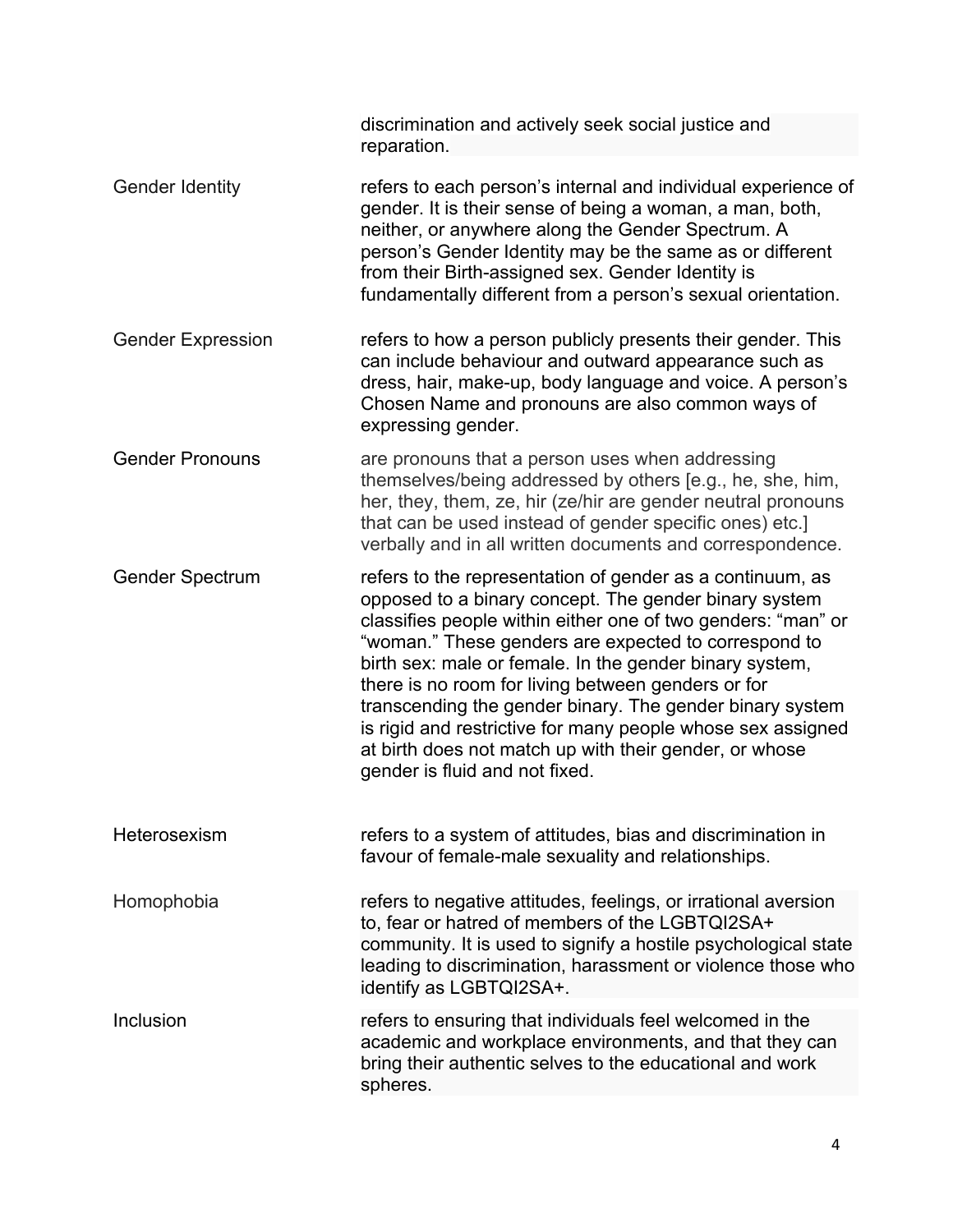| Inclusive Language                                                | refers to terminology/words that treat diverse individuals<br>and communities with respect and dignity. Inclusive<br>language focuses on the words that the specific individuals<br>and communities in question would like others to refer to<br>them as. Inclusive language also includes using the<br>appropriate self-chosen Gender Pronouns/titles that<br>individuals/communities choose for themselves. A<br>commitment to using Inclusive Language requires reflection<br>and sensitivity to the impact of potentially derogatory words<br>and labels on diverse groups. When in doubt, ask someone<br>how they would like to be addressed. |
|-------------------------------------------------------------------|----------------------------------------------------------------------------------------------------------------------------------------------------------------------------------------------------------------------------------------------------------------------------------------------------------------------------------------------------------------------------------------------------------------------------------------------------------------------------------------------------------------------------------------------------------------------------------------------------------------------------------------------------|
| Intersectionality                                                 | refers to the fact that our identities as individuals have<br>multiple intersecting dimensions (which include but also go<br>beyond prohibited human rights grounds) like race, gender,<br>socioeconomic status, etc. As a result, the manner in which<br>an individual experiences inequities or Barriers to<br>opportunity is similarly complex and multi-layered<br>depending on the interplay of these intersecting<br>dimensions. Intersectionality needs to be taken into account<br>when assessing Equity impacts on an individual or group.                                                                                                |
| Individual Accommodation<br>Plan (IAP)/Accommodation<br>Plan (AP) | refers to the formalization and documentation of the<br>reasonable Accommodation (including Interim<br>Accommodation) that is arranged between the<br>supervisory/management personnel and the employee in<br>the case of an Individual Accommodation Plan, or between<br>the Academic Accommodations and Accessibility Office and<br>a student in the case of an academic Accommodation Plan.<br>The plan ensures that the parties clearly understand their<br>roles and responsibilities, and facilitates accountability and<br>regular monitoring.                                                                                              |
| Interim Accommodation                                             | refers to cases where it may be necessary to provide<br>Interim Accommodation while waiting for an<br>Accommodation to be put in place or while assessing and<br>exploring a request for Accommodation.                                                                                                                                                                                                                                                                                                                                                                                                                                            |
| <b>Intersex</b>                                                   | refers to a person born with reproductive or sexual<br>anatomy, chromosomes and/or hormones that do not fit the<br>traditional or binary classification of male or female. Some<br>individuals who are Intersex may identify with their Birth-<br>assigned sex, while others may not.                                                                                                                                                                                                                                                                                                                                                              |
| Lived Experience                                                  | refers to personal knowledge about the world gained<br>through direct, firsthand involvement in everyday events                                                                                                                                                                                                                                                                                                                                                                                                                                                                                                                                    |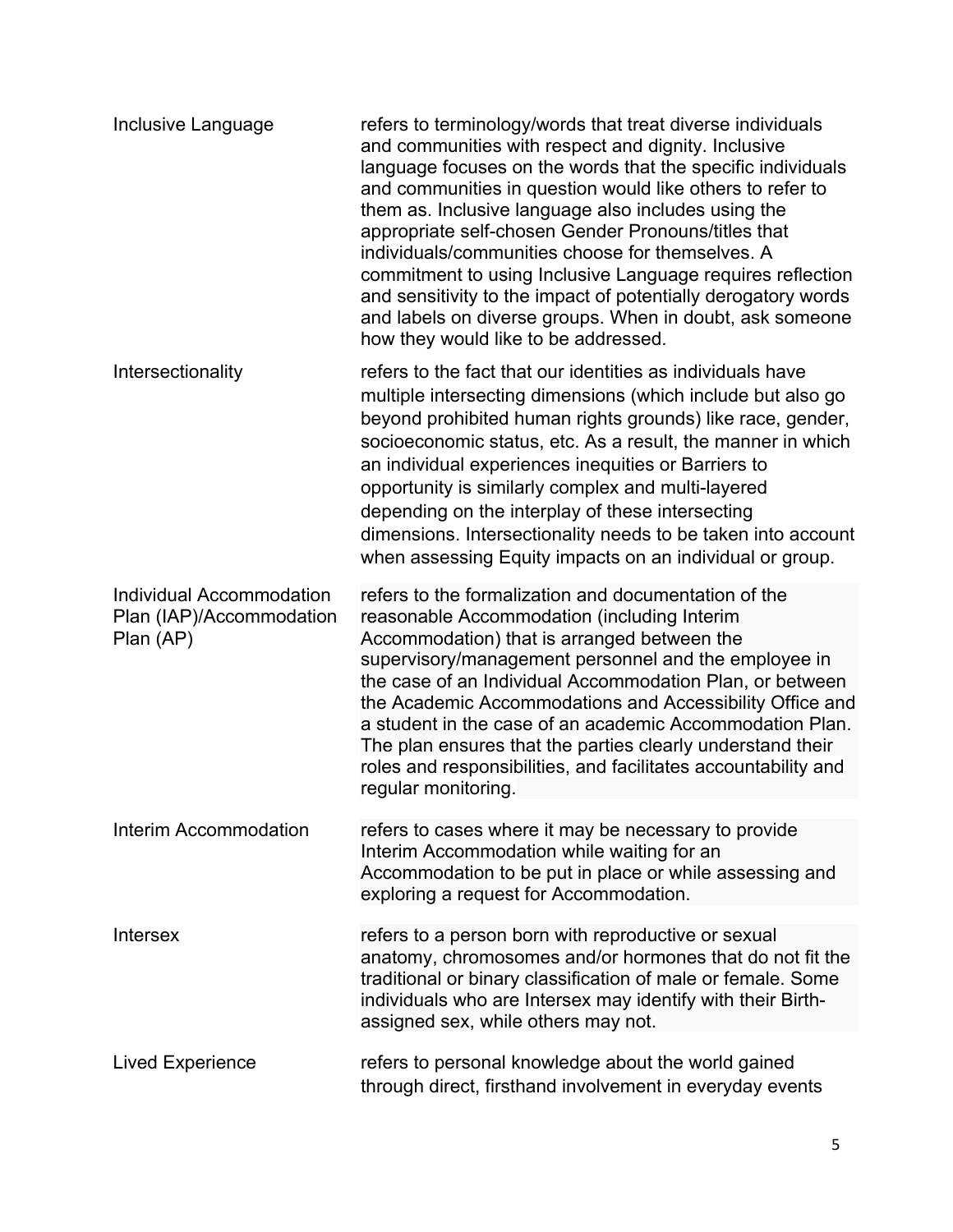|                                         | rather than through representations constructed by other<br>people.                                                                                                                                                                                                                                                                                                                                                                                                                                                                                                                                                                                              |
|-----------------------------------------|------------------------------------------------------------------------------------------------------------------------------------------------------------------------------------------------------------------------------------------------------------------------------------------------------------------------------------------------------------------------------------------------------------------------------------------------------------------------------------------------------------------------------------------------------------------------------------------------------------------------------------------------------------------|
| LGBTQI2SA+                              | is an acronym for Lesbian, Gay, Bisexual, Transgender,<br>Queer (or Questioning), Intersex, Two-Spirit (2S), Asexual<br>(or sometimes Ally). The '+' is for all the new and growing<br>ways that people identify their biological sex, sexual<br>orientation, Gender Identity and Gender Expression.                                                                                                                                                                                                                                                                                                                                                             |
| Marginalization                         | refers to the social process by which individuals or groups<br>are (intentionally or unintentionally) distanced from access<br>to power and resources and constructed as insignificant,<br>peripheral, or less valuable/privileged to a community or<br>"mainstream" society.                                                                                                                                                                                                                                                                                                                                                                                    |
| Member(s) of the Yorkville<br>Community | includes students, faculty, post-doctoral fellows, contractors,<br>the Board of Governors and all employees of Yorkville.                                                                                                                                                                                                                                                                                                                                                                                                                                                                                                                                        |
| Non-Binary                              | is an umbrella term for Gender Identities that fall outside of<br>the man-woman binary.                                                                                                                                                                                                                                                                                                                                                                                                                                                                                                                                                                          |
| Preferred/Chosen Name                   | refers to the name an individual prefers to use which differs<br>from their legal name and which they feel is essential to<br>their identity and safety. This is not simply an optional<br>'preference'. It is the only name to be used for the<br>individual and it is essential to their identity. It is especially<br>important for Transgender and Non-Binary individuals,<br>whose workplace and learning environment experience and<br>well-being are negatively impacted when their<br>preferred/Chosen Name is not used.                                                                                                                                 |
| Safe Space                              | refers to the organizational facilitation of space (on-campus<br>and online) where members of Equity-Seeking Groups can<br>feel comfortable and physically, emotionally, and socially<br>safe enough to talk about sensitive topics/Lived<br>Experiences that relate to their unique Intersectionality.<br>These are spaces where they feel no assault, challenge, or<br>denial of their identity, of who they are, and what they need<br>to thrive and reach their potential. Safe Spaces can also be<br>explicitly demarcated by the use of inclusive signage,<br>symbols, art, ceremonial spaces, language and inclusive<br>cultural practices and protocols. |
| Transgender/Trans                       | is umbrella term referring to people with diverse Gender<br>Identities and expressions that differ from stereotypical<br>gender norms. It includes but is not limited to people who                                                                                                                                                                                                                                                                                                                                                                                                                                                                              |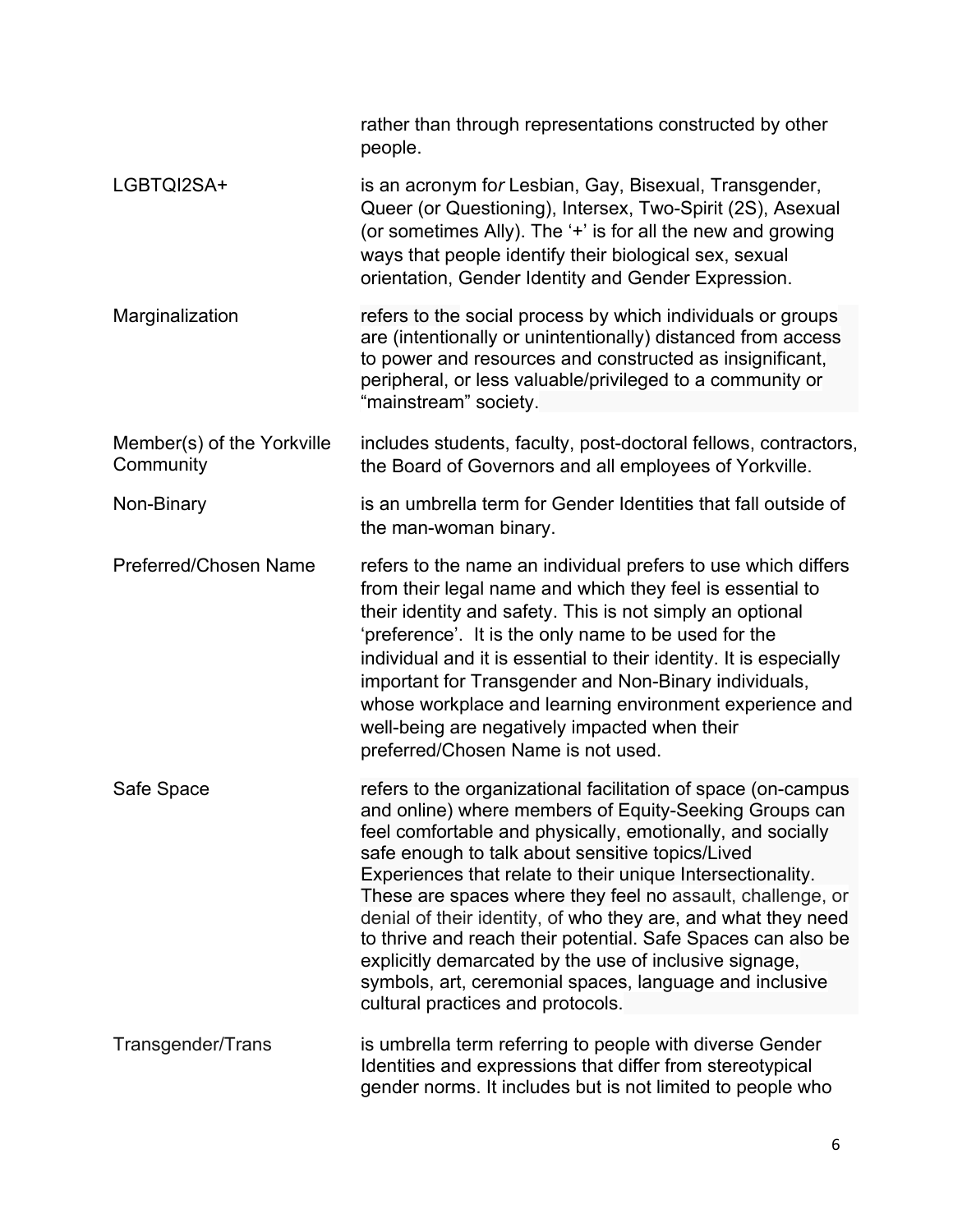|                 | identify as Transgender, trans woman, trans man,<br>transsexual, cross-dresser, gender non-conforming, gender<br>variant, gender-fluid, or genderqueer.                                                                                                                                                                                 |
|-----------------|-----------------------------------------------------------------------------------------------------------------------------------------------------------------------------------------------------------------------------------------------------------------------------------------------------------------------------------------|
| Transitioning   | refers to the process an individual takes to change their<br>Birth-assigned gender to the gender with which they most<br>identify. The process can involve some or all of the following<br>changes: dress, appearance, grooming, name/Gender<br>Pronouns, medical, legal, social and/or personal.                                       |
| Transphobia     | refers to negative attitudes and feelings and the aversion to,<br>fear or hatred or intolerance of trans people and<br>communities. Like other prejudices, it is based on<br>stereotypes and misconceptions that are used to justify<br>discrimination, harassment and violence toward trans<br>people, or those perceived to be trans. |
| Two-Spirit (2S) | refers to Indigenous people that are gender-variant and<br>identify as having both male and female spirits.                                                                                                                                                                                                                             |

\*The President may direct that definitions be amended from time to time to ensure consistency with public policy and community expectations and standards.

### **Policy Statement**

Yorkville is committed to providing a working and learning environment that is free from gender-based discrimination and harassment.

Yorkville recognizes that individuals who do not conform to a gender binary and societal gender norms experience Barriers, inequities and risks to their wellbeing based on prejudices. This has the potential impact of hindering the individual's ability to fully, freely and equitably participate within the Yorkville workplace and/or learning environment.

Yorkville is committed to ensuring that all Members of the Yorkville Community feel welcome and included in the workplace and academic environments. Yorkville will promote and support gender Inclusion in all academic and corporate policies, procedures, programs and services to reflect and respond to the needs of our faculty, students and staff. Yorkville strives to create work and learning environments in which individuals can participate, maximize their contributions, and achieve their full potential. Yorkville promotes environments where a plurality of Lived Experiences are embraced, including Safe Spaces. Furthermore, Yorkville will work towards eliminating Barriers to gender Inclusion in its workplace and learning environments.

#### Self-Identification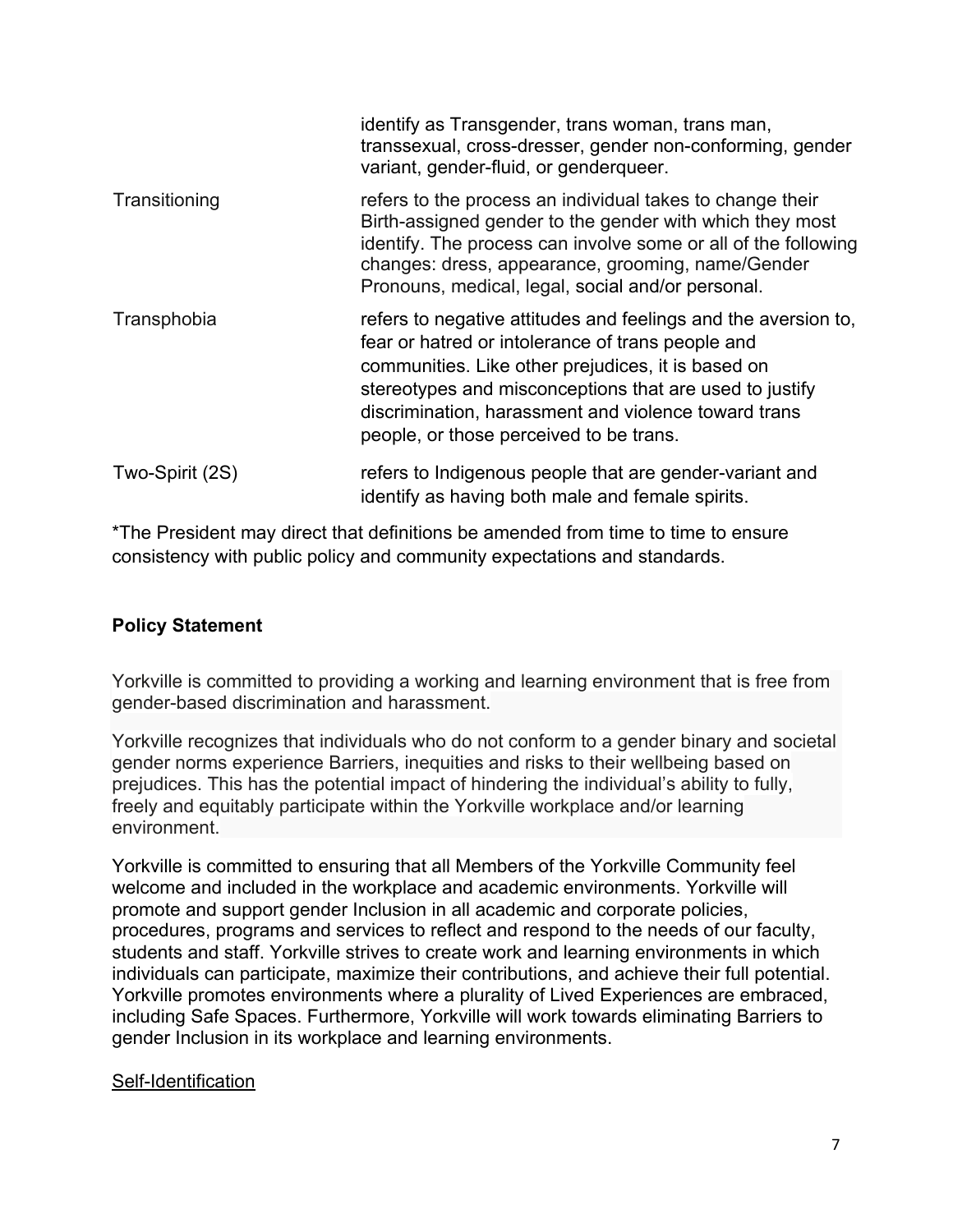Self-identification is the sole and whole measure of a person's Gender Identity and/or Gender Expression.

No person shall be required to 'prove' their gender in order to gain access to any opportunities and Accommodations within the Yorkville workplace and learning environments.

### Confidentiality of Information

Yorkville respects the national and provincial privacy legislations to which it may be subject. To the extent that Yorkville has in its possession personal information, which includes the protection of information relating to an individual's Gender Identity and/or Gender Expression, Yorkville is committed to keeping that information confidential, except as permitted or required under such legislation. Gender Identity and/or Gender Expression includes information that directly or indirectly identifies that a person's Birthassigned sex is different from their Gender Identity and/or Gender Expression. An individual's history and medical information will be kept private and confidential, and relevant information will be shared only with the people directly involved in helping to provide Accommodation. Those involved in the Accommodation process (including but not limited to: employees, Human Resources, Yorkville departments, supervisors/managers, healthcare professionals, subject matter experts, etc.) shall also be required to commit to protecting the confidentiality of personal information. Human Resources staff and the Academic Accommodations and Accessibility Office staff are responsible for the safekeeping and protection of personal information. All personal information will be kept in a secure location and will be housed in the Human Resources department and Academic Accommodations and Accessibility Office for employees and students, respectively.

Situations in which the Gender Identity and/or Gender Expression of a Member of the Yorkville Community may be disclosed as per the applicable national and provincial privacy legislation may include the following:

- the individual has directly given explicit and documented permission to disclose their Gender Identity and/or Gender Expression; and
- the disclosure is made to an employee of Yorkville on a "need to know" basis for the purpose of enabling the employee to carry out their duties (e.g. to fulfill a specific Accommodation request, to allow for the provision of serious medical attention that attends to or prevents impending and significant harm, to issue or administer payroll or benefits, among certain other situations that Yorkville may identify).

Members of the Yorkville Community who identify as Transgender should confirm with Yorkville the name(s) and pronoun(s) by which they prefer to be referred to in correspondence and communications.

Disclosing the status of a Transgender Member of the Yorkville Community without explicit and directly expressed consent or in the absence of a "need to know"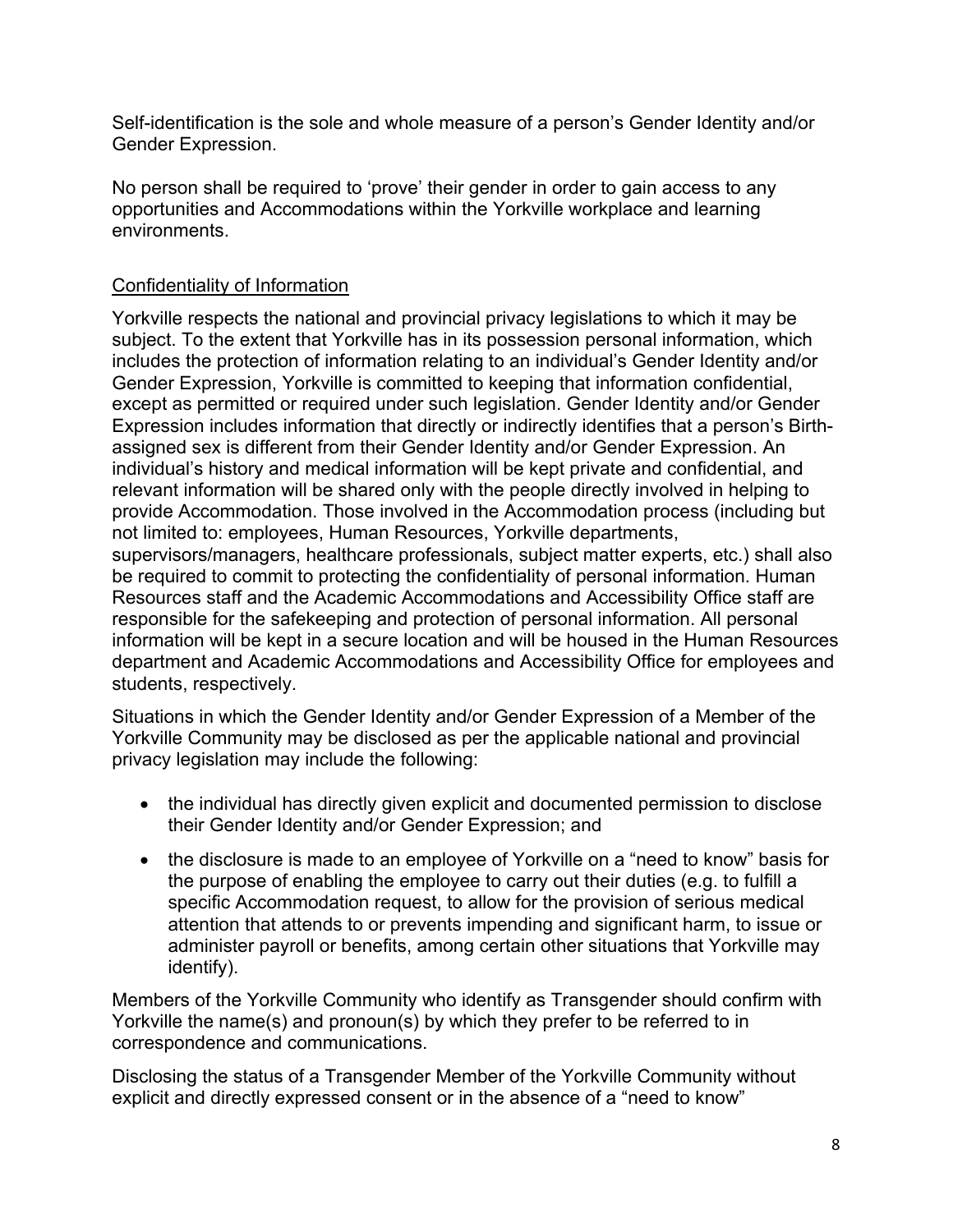circumstance is generally known as "outing". Under the Discrimination and Harassment Policy, this form of outing could be a form of harassment and/or discrimination on the basis of Gender Identity and/or Gender Expression that puts the individual's physical, emotional and psychological safety at risk.

To the extent Yorkville is aware of the intention of a Member of the Yorkville Community to transition genders or the fact that they are Transitioning, this information must be kept confidential. Without clear, explicit and documented permission from the person intending or undergoing a transition, disclosure is prohibited, except where such disclosure is necessary to protect the rights of the individual (including the provision of Accommodation), to change documentation kept by Yorkville or if required by law. If such disclosure is appropriately made it must always be limited and only go as far as reasonable. Disclosing the transition plans of a current Member of the Yorkville Community may be necessary in this regard to minimize inappropriate responses from others within the Yorkville community.

### Accommodation Roles and Responsibilities

It is the responsibility of an employee or student to make a request for workplace/ academic Accommodations on the basis of Gender Identity and/or Gender Expression to the appropriate Yorkville department. Employees should consult the Workplace Accommodation Policy and Procedures for more information on the Accommodation process and Individual Accommodation Plans. Employee Accommodation requests should be directed to their supervisor/manager and Human Resources. Students should consult the Academic Accommodations and Accessibility Policy and Procedures for more information on the Accommodation process and academic Accommodation plans. Student Accommodation requests should be directed to the Academic Accommodations and Accessibility Office.

Workplace and academic Accommodation shall be provided in a manner consistent with the core principles of independence, dignity, individualization, Inclusion, integration and equality of opportunity.

### Publication of the Policy

This Policy will be published in the Yorkville Employee Handbook, Yorkville University and Toronto Film School Faculty Handbooks, Yorkville University Academic Calendars, Toronto Film School Student Handbooks, and all orientation materials for new employees and students.

### **Implementation**

Please refer to the *Gender Inclusion Procedures* document.